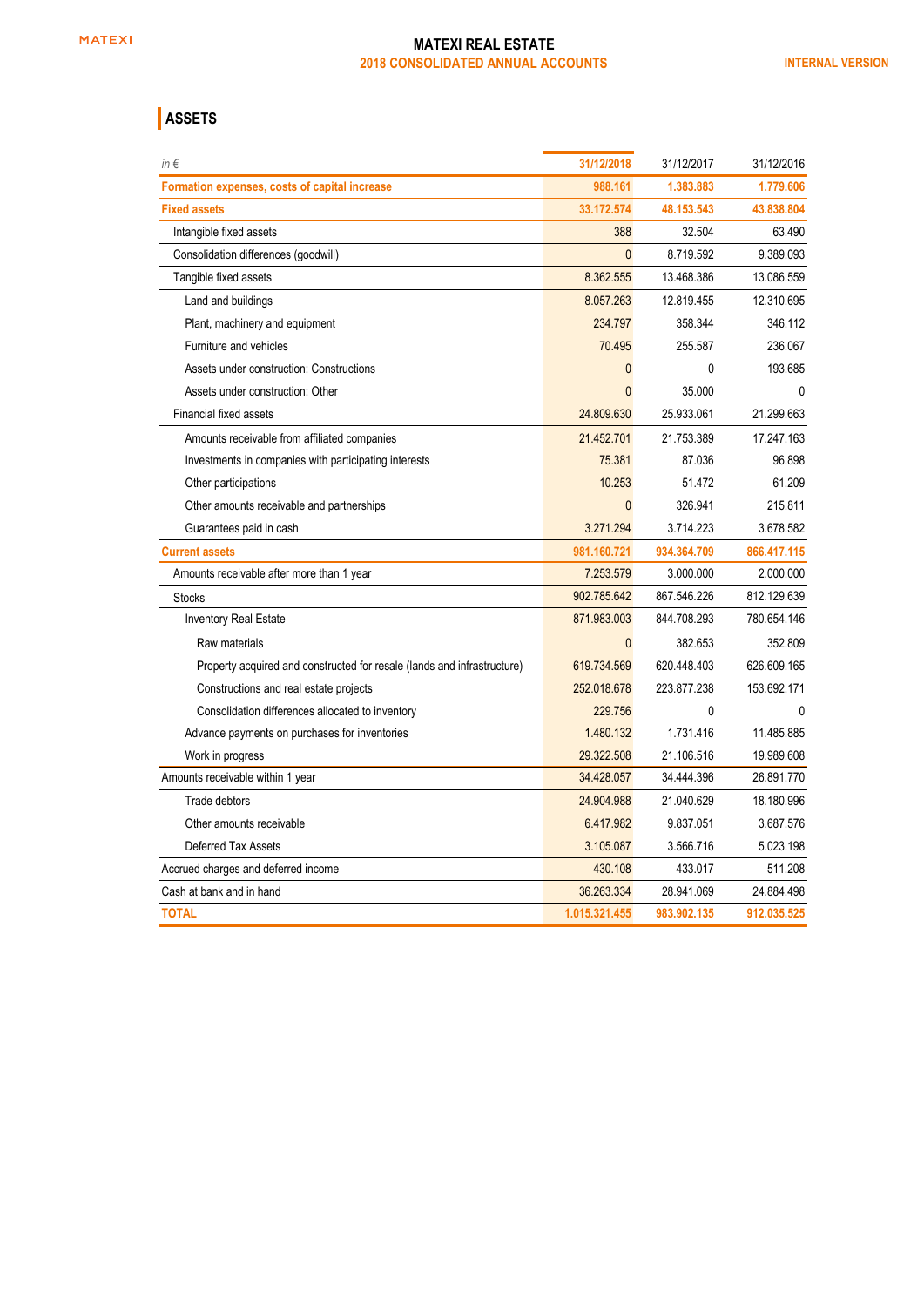## **EQUITY & LIABILITIES**

| in $\epsilon$                                                        | 31/12/2018    | 31/12/2017    | 31/12/2016    |
|----------------------------------------------------------------------|---------------|---------------|---------------|
| <b>Consolidated equity</b>                                           | 306.270.523   | 303.801.399   | 298.692.617   |
| Share capital                                                        | 23.000.000    | 23.000.000    | 23.000.000    |
| <b>Revaluation reserves</b>                                          | 209.568.075   | 223.456.555   | 230.638.588   |
| Advance shareholders (Abacus Group)                                  | $-20.000.000$ | $-20.000.000$ | $-20.234.963$ |
| Consolidated reserves                                                | 93.976.678    | 76.310.852    | 64.855.673    |
| Negative consolidation differences                                   | 6.817         | 640.813       | 640.813       |
| <b>Translation differences</b>                                       | $-281.047$    | 393.180       | -207.493      |
| Equity attributable to owners of the company                         | 1.841.436     | 724.376       | 368.499       |
| Third party interests                                                | 1.841.436     | 724.376       | 368.499       |
| Provisions, deferred taxes and latent taxation liabilities           | 7.766.825     | 8.258.382     | 10.493.883    |
| Provisions                                                           | 916.783       | 1.015.438     | 2.394.789     |
| Deferred tax liability                                               | 324.657       | 469.810       | 360.697       |
| Deferred tax liability on revaluation reserves                       | 6.525.386     | 6.773.134     | 7.738.397     |
| <b>Amounts payable</b>                                               | 699.442.670   | 671.117.978   | 602.480.525   |
| Amounts payable after more than one year                             | 530.337.126   | 487.645.120   | 488.770.795   |
| Non-convertible subordinated intercompany loans                      | 49.300.000    | 6.000.000     | 29.250.000    |
| Subordinated bond                                                    | 140.000.000   | 140.000.000   | 140.000.000   |
| Unsubordinated bond                                                  | $\mathbf{0}$  | 40.000.000    | 40.000.000    |
| Loans from Matexi RE Finance unsubordinated                          | 16.562.166    | 20.930.285    | 18.539.696    |
| Bank debts                                                           | 313.077.521   | 266.343.498   | 248.983.955   |
| Participations third parties in P/L of projects                      | 5.344.317     | 5.775.265     | 6.134.947     |
| Purchases of shares to be paid                                       | 741.862       | 741.862       | 0             |
| Loans from project partners                                          | 1.578.164     | 2.063.053     | 1.311.040     |
| Other debts                                                          | 3.733.096     | 5.791.156     | 4.551.156     |
| Amounts payable within one year                                      | 159.631.312   | 173.836.352   | 104.100.095   |
| Current portion of amounts payable after one year                    | 61.155.305    | 81.797.403    | 21.355.048    |
| Non-convertible subordinated intercompany loans                      | 10.800.000    | 16.400.000    | 5.250.000     |
| Unsubordinated bond                                                  | 40.000.000    | 0             | 0             |
| Bank debts                                                           | 5.750.000     | 62.223.787    | 10.833.370    |
| Purchases of shares to pay                                           | $\mathbf{0}$  | 137.050       | 737.050       |
| Loans from Matexi RE Finance unsubordinated                          | $\mathbf{0}$  | 522.513       | 945.686       |
| Loans from project partners                                          | 0             | 512.061       | 995.468       |
| Other debts                                                          | 4.605.305     | 2.001.992     | 2.501.546     |
| Financial debts less than 1 year                                     | 21.124.064    | 31.285.885    | 19.928.740    |
| Bank debts                                                           | 20.244.890    | 16.812.424    | 13.089.361    |
| Loans from project partners                                          | 25.195        | 33.949        | 5.614         |
| Other loans                                                          | 17.178        | 17.178        | 17.178        |
| Participations third parties in P/L of projects : capital to be paid | 808.033       | 650.042       | 123.234       |
| Non-convertible subordinated intercompany loans                      | 25.507        | 13.734.991    | 2.678.575     |
| Loans from Matexi RE Finance unsubordinated                          | 3.261         | 37.300        | 4.014.778     |
| Trade debts                                                          | 55.973.574    | 39.690.415    | 30.113.846    |
| Tax, remunerations and social debts                                  | 6.996.970     | 7.552.108     | 10.590.989    |
| Advances received on contracts in progress                           | 13.281.357    | 12.627.493    | 20.289.627    |
| Other amounts payable                                                | 1.100.042     | 883.048       | 1.821.845     |
| Accrued charges and deferred income                                  | 9.474.233     | 9.636.506     | 9.609.635     |
| <b>TOTAL</b>                                                         | 1.015.321.455 | 983.902.135   | 912.035.525   |